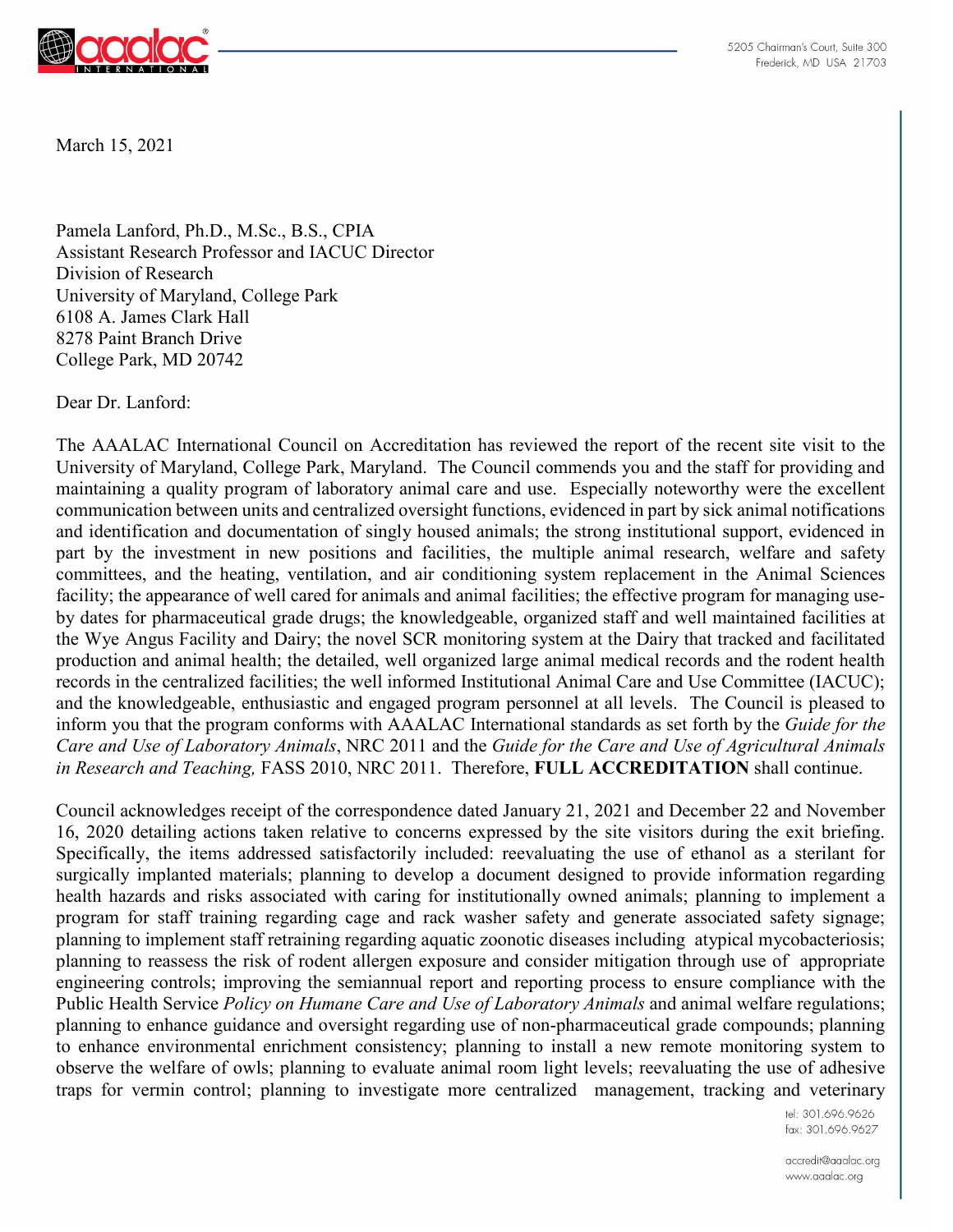Pamela Lanford, Ph.D., M.Sc., B.S., CPIA March 15, 2021 Page 2

oversight of the animal procurement process; planning to complete implementation of a program for monitoring sanitation effectiveness for animal equipment that is washed in mechanical equipment or manually; planning to ensure the safe use of tricaine methanesulfonate (MS-222); and planning to evaluate the safety of bulk chemical storage containment.

Enclosed is a further recommendation for improvement of the animal care and use program. The Council on Accreditation notes that there is no obligation for institutions to make program changes based on suggestions for improvement. Implementation of suggestions is, however, one means of promoting a high quality animal care and use program.

AAALAC International requires an Annual Report detailing changes made during the year in accredited units. If your institution chooses to implement program modifications in response to the suggestion described in the enclosure, the Annual Report provides an opportunity to summarize the actions taken. In the interim, AAALAC International expects to be apprised in a timely manner of significant programmatic changes or concerns should they occur. Please note that, at your request, AAALAC International will provide your institution with a separate letter simply verifying that your animal care and use program is accredited.

Sincerely,

Haylend Edwards

Gaylen L. Edwards, D.V.M., Ph.D. President, Council on Accreditation

GLE:cma 001410

Enclosure

cc: Laurie Locascio, M.S., Ph.D., Vice President for Research and Institutional Official Catherine Carr, Ph.D., Professor and Chair, IACUC Larry Shelton, D.V.M., Director, Laboratory Animal Resources and Attending Veterinarian